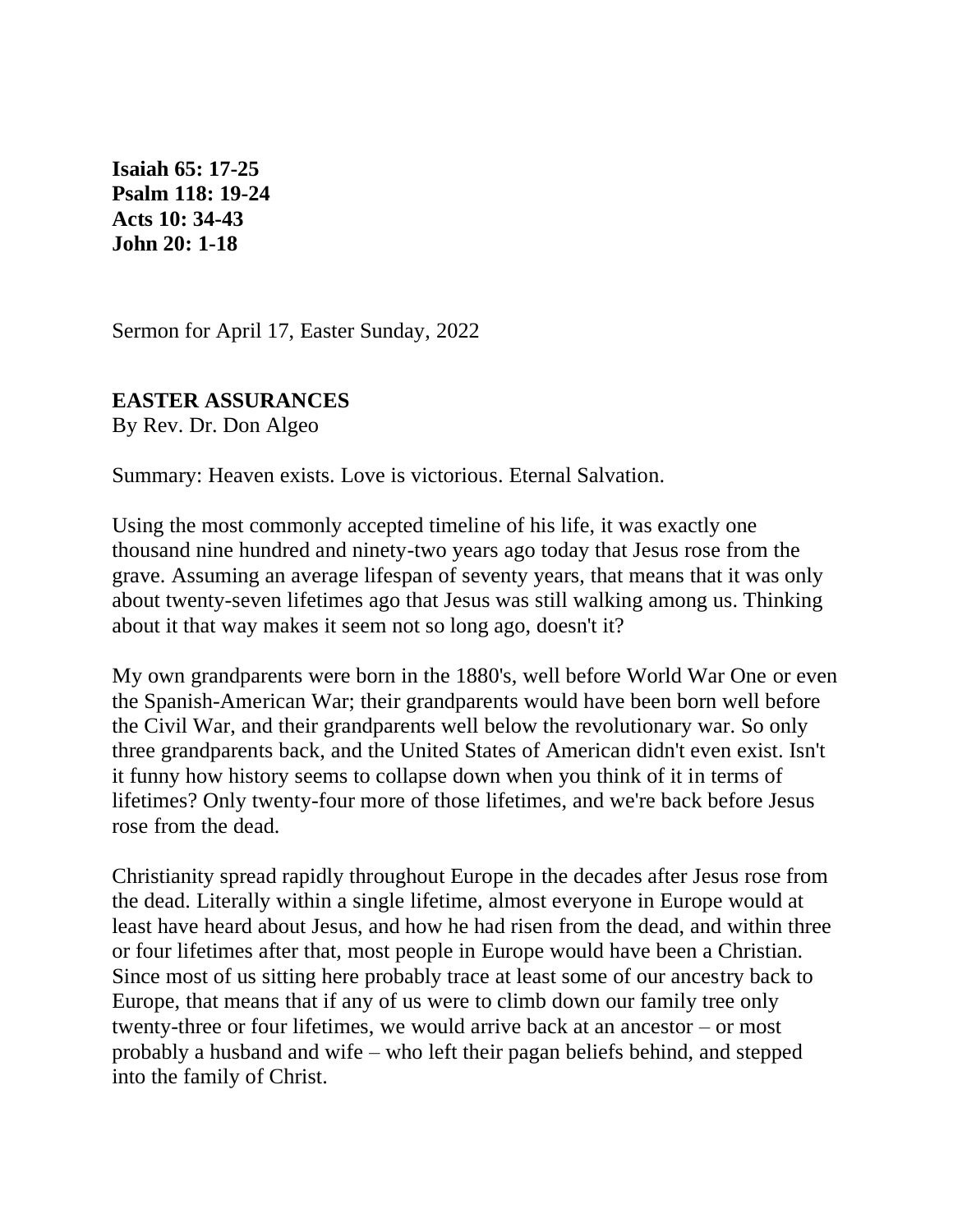And why would they have done that? In all likelihood, they did it because they had heard, and come to believe, that Jesus rose from the dead. And why should that have mattered to them? Why should the fact that someone had risen from the dead ten years earlier, of fifty years earlier, or a couple of hundred years earlier...why should that have persuaded and motivated them to reorient their lives in such a profound way?

I'm going to suggest today that the reason the news that Jesus rose from the dead changed their lives, and the reason it continues to shape our own lives today, is because the fact that Jesus rose from the dead provided them and still provides us with certain assurances, and that it is those assurances that made their lives, with all their difficulties and hardships, worth living, and does the same for our lives today, with all our own difficulties and hardships.

The first assurance that Jesus rising from the dead provides is that Heaven exists.

During his lifetime, Jesus spoke on many occasions and in many different ways about Heaven, about this place where God lives, and where everything functions according to the will of God. That last phrase is important, so important that Jesus even inserted it into his special prayer: thy will be done, on earth as it is in heaven.

Other religions then and now have different theories about whether there is a life after death, and if so, what the nature of that life is. Some have denied the existence of an afterlife altogether, as atheism in all its varieties and disguises does today. Some have imagined it to be a sort of vague, shadowy place, devoid of life and energy and personality. Some think of it as a sort of pleasure garden, where every wish, no matter how debased, is instantly gratified. And there have been other theories as well.

And while he was conducting his ministry, what Jesus had to tell us about heaven, about life after death, might legitimately have been regarded as only a theory as well. That heaven exists, and exists as a place filled with the character of God, vibrant with joyful reverence for God and therefore joyfully and voluntarily obedient to God's will in all things...all that might have been considered only a theory, a flight of fancy on the part of an imaginative and charismatic young man from Nazareth.

That young man was executed by the Romans in the prime of his life, and if that had been the end of the story, then his teaching about heaven would have forever remained just another theory.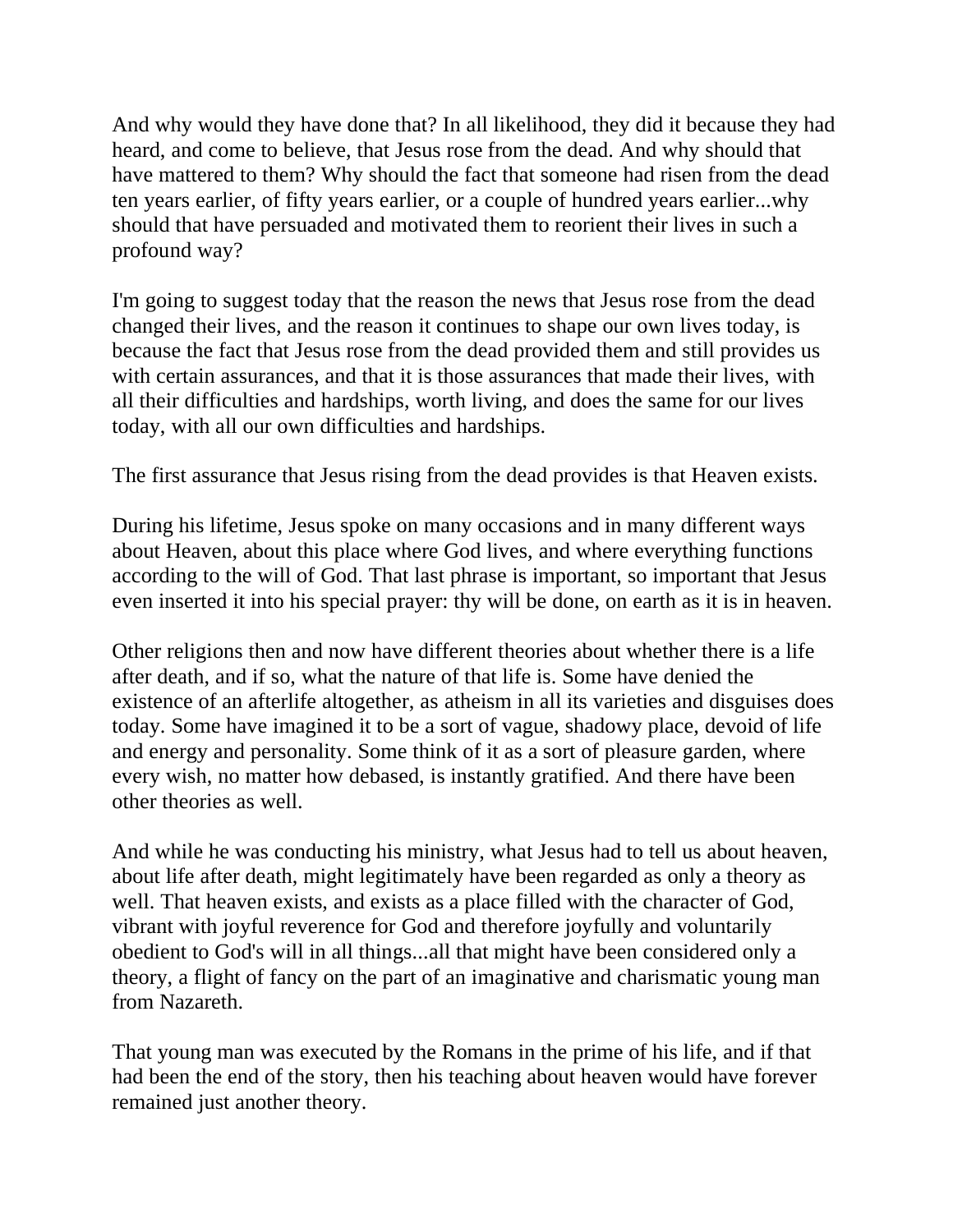But that was not the end of the story. One thousand nine hundred and ninety-two years ago today, Jesus rose from the dead, and so we now know that the heaven he described exists. Because he lives, we know heaven exists. That is our first great Easter assurance.

The second is that over all defeat, over all disappointment, over all tragedy, over all seeming pain and sorrow and loss and regret, even over death itself, Love is victorious.

When Jesus rose in triumph from the tomb, he demonstrated not only that heaven exists, but that nothing can prevail against it. He demonstrated that the hardships of this life, no matter how overwhelming and unmanageable and devastating that can seem from our worldly perspective, are in heaven's reality as nothing when matched against the weight and authority of Heaven's ruling principle, which is Love.

St. Paul put the point this way in the eighth chapter of his letter to the Romans:

*[31](http://biblehub.com/romans/8-31.htm)What then shall we say to these things? If God is for us, who can be against us? [32](http://biblehub.com/romans/8-32.htm)He who did not spare His own Son, but delivered Him up for us all, how shall He not with Him also freely give us all things? [33](http://biblehub.com/romans/8-33.htm)Who shall bring a charge against God's elect? It is God who justifies. [34](http://biblehub.com/romans/8-34.htm)Who is he who condemns? It is Christ who died, and furthermore is also risen, who is even at the right hand of God, who also makes intercession for us. [35](http://biblehub.com/romans/8-35.htm)Who shall separate us from the love of Christ? Shall tribulation, or distress, or persecution, or famine, or nakedness, or peril, or sword?.....*

*[37](http://biblehub.com/romans/8-37.htm)Yet in all these things we are more than conquerors through Him who loved us. [38](http://biblehub.com/romans/8-38.htm)For I am persuaded that neither death nor life, nor angels nor principalities nor powers, nor things present nor things to come, [39](http://biblehub.com/romans/8-39.htm)nor height nor depth, nor any other created thing, shall be able to separate us from the love of God which is in Christ Jesus our Lord.*

Just think what that must have meant to those distant ancestors of yours who first heard about Christianity, perhaps from some travelling preacher, perhaps from a relative, perhaps from a neighbor at a wedding. What they heard was that what was really in control of their lives and their destinies, and their children's' lives and destinies, was not the Roman Empire with its great armies and heavy taxes; what was in control was not the catastrophes of nature or the brutalities of their political enemies; what was in control was not the cruel ravishment of disease or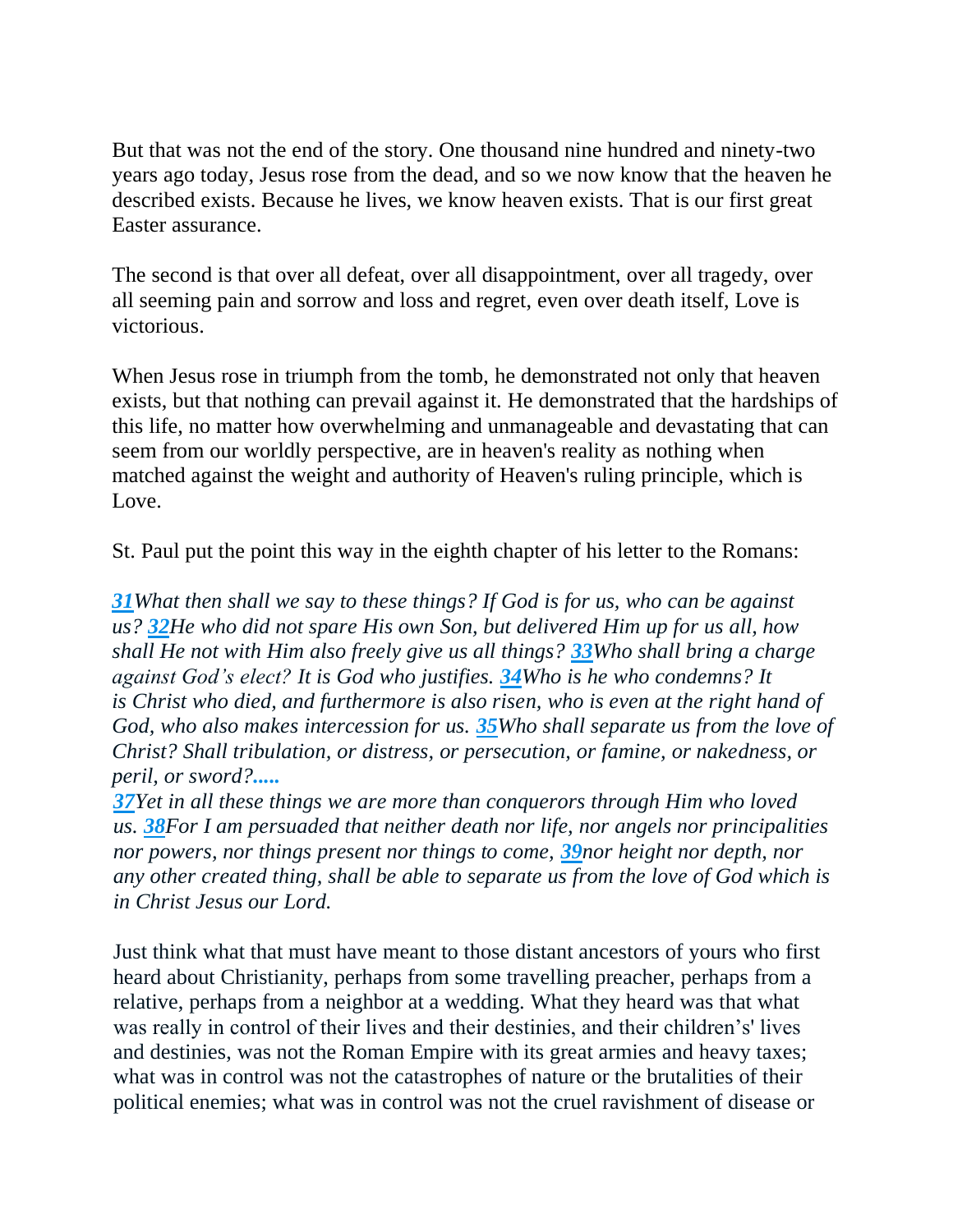the deprivations of poverty or the crushing and inevitable deterioration of their own bodies; what was in control was not even the necessity of death. What they heard from their teachers and neighbors and family was that something else, something deeper and richer and altogether glorious was in control. That love was in control.

Ah, that sounds so wonderful, your ancestor might have said, too wonderful to be true. How can I know it's true? Because Jesus lives, would have been the answer back then.

And it is the same question we ask today. And our answer today will only vary a little from then. Because one thousand nine hundred and ninety-two years ago, Jesus rose from the dead, will be our answer today. Because he lives, we know that love is victorious.

That is Easter's second great assurance for us.

And the third is in some ways the greatest assurance of all. When Jesus rose from the dead, he proved that God's heaven exists, he proved that the fundamental principle of God's heaven, Love, is victorious over all, and he proved the truth of what he had been teaching from the beginning, that the victory of heaven's love is everlasting for each and every one of us, that Love's salvation is eternal.

In many places and on many occasions during his ministry, Jesus offered the same assurance, but perhaps nowhere more beautifully than in his conversation with the Samaritan woman at the well. Let me remind you of part of it:

## *7 A woman of Samaria came to draw water. Jesus said to her, "Give Me a drink." 8 For His disciples had gone away into the city to buy food.*

*9 Then the woman of Samaria said to Him, "How is it that You, being a Jew, ask a drink from me, a Samaritan woman?" For Jews have no dealings with Samaritans. 10 Jesus answered and said to her, "If you knew the gift of God, and who it is who says to you, 'Give Me a drink,' you would have asked Him, and He would have given you living water."*

*11 The woman said to Him, "Sir, You have nothing to draw with, and the well is deep. Where then do You get that living water? 12 Are You greater than our father Jacob, who gave us the well, and drank from it himself, as well as his sons and his livestock?"*

*13 Jesus answered and said to her, "Whoever drinks of this water will thirst again, 14 but whoever drinks of the water that I shall give him will never thirst.*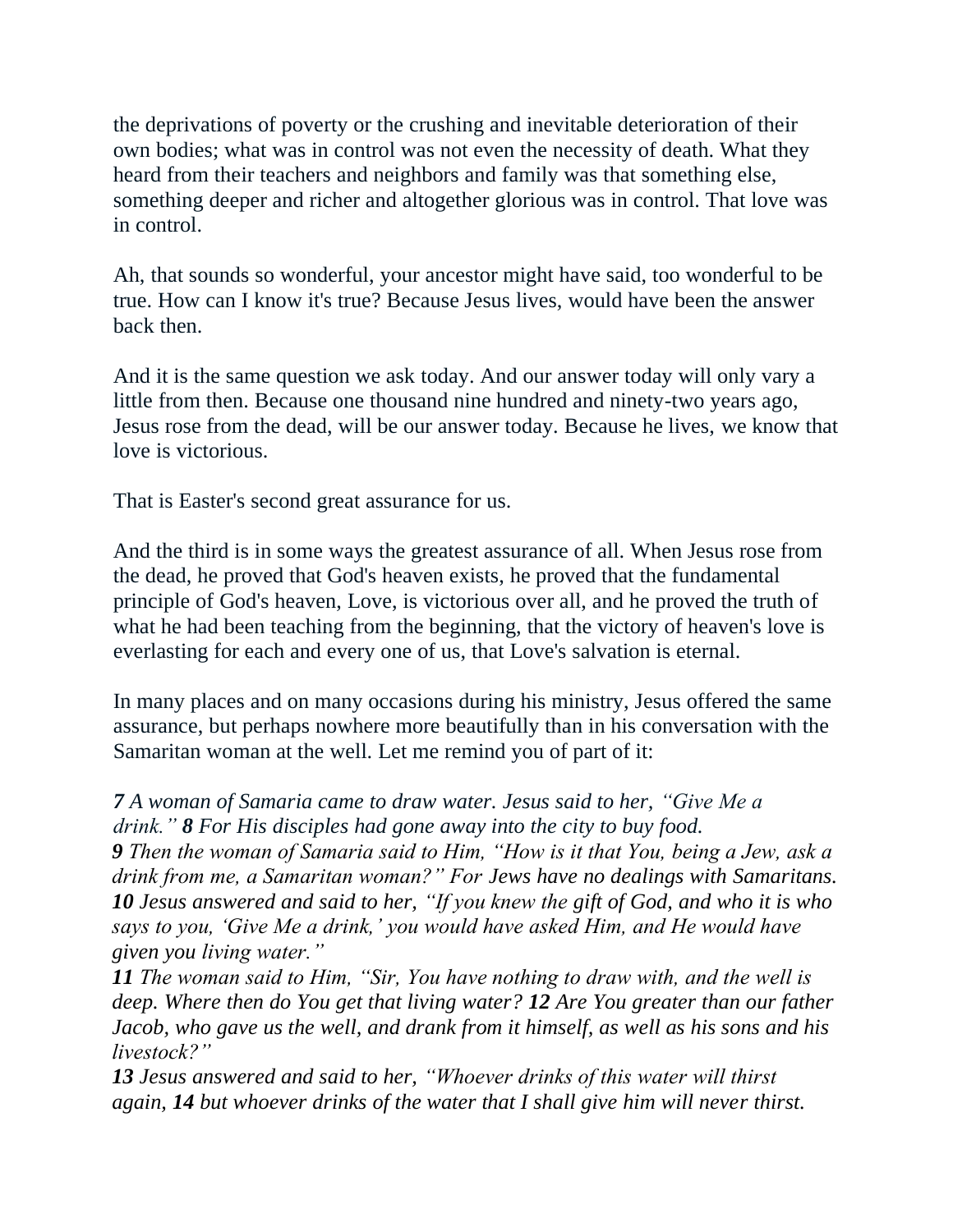*But the water that I shall give him will become in him a fountain of water springing up into everlasting life."*

We can imagine another chapter in the life of this Samaritan woman. We can imagine she became pregnant that year by her current husband and they had a baby daughter. And we can imagine that when the daughter had reached a certain age, maybe six, on one early spring day her mother tells her about that wondrous day years before, and how it had completely changed her life, and led her to become a disciple of that young man, and to spread his teaching all around the neighboring villages.

"Mama," the daughter might say, "I've heard other kids talking about this Jesus. But wasn't he killed by the Romans not long after the time you're telling me about now?."

"Yes, he was," her mother might say. "He was killed most cruelly. Just three days short of seven years ago today, in fact."

"But Mama, if he was killed, if he's dead, how can you believe what he said, about that water, about that everlasting life?"

"Because, my darling, exactly seven years ago today, he rose from the tomb. Because he lives, that's how I know that I'll live in heaven's loving embrace forever, and so will you and all your friends. Because he lives. Because he still lives."

The three great assurances we have from Easter are that heaven exists, that love is victorious, and that we have eternal salvation. And as a way of helping us to remember those assurances of that morning one thousand nine hundred and ninetytwo years ago, I've drawn this little chart:

**H**eaven **E**xists.

**L**ove **I**s **V**ictorious. **E**ternal **S**alvation.